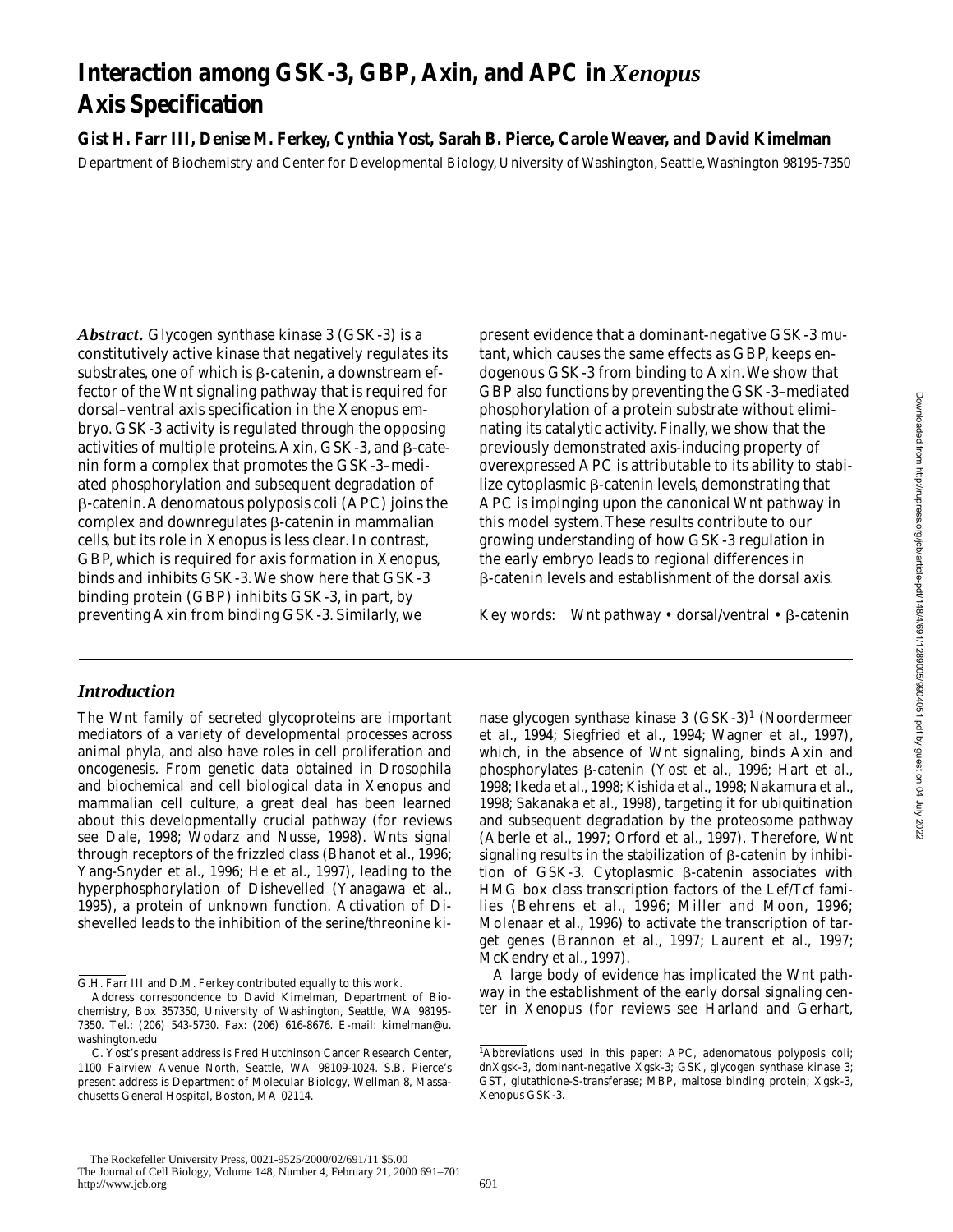1997; Heasman, 1997; Moon and Kimelman, 1998). In response to sperm entry, a microtubule array is established that causes a rotation of a thin layer of cortical cytoplasm towards the side opposite sperm entry (Elinson and Rowning, 1988). Cortical rotation leads to the movement of a transplantable dorsalizing activity from the vegetal pole of the egg to the future dorsal side of the embryo (Fujisue et al., 1993; Kikkawa et al., 1996; Sakai, 1996; Rowning et al., 1997). Positive effectors of the Wnt pathway, when overexpressed ventrally, mimic this endogenous dorsalizing activity (Moon and Kimelman, 1998). However, the role of more upstream members of the pathway, Wnt itself and Dishevelled, is still unclear. Dominantnegative versions of these proteins do not affect axis formation (Hoppler et al., 1996; Sokol, 1996), but it may not be possible to introduce these constructs early enough to affect endogenous axis formation. Two recent findings leave open the possibility that these upstream components of the pathway may play a role. First, Dishevelled has been shown recently to be enriched dorsally in one-cell embryos, and ectopic GFP-tagged Dishevelled is transported along the microtubule array during cortical rotation (Miller et al., 1999). Second, a maternal Wnt, Wnt-11, has been shown recently to be asymetrically distributed at the protein level as a result of asymmetric polyadenylation, which is dependent on cortical rotation (Schroeder et al., 1999).

Numerous studies indicate that the dorsal determinant functions to inhibit GSK-3 activity. A kinase dead GSK-3 acts as a dominant-negative, duplicating the axis when expressed ventrally (Dominguez et al., 1995; He et al., 1995; Pierce and Kimelman, 1995), and a  $\beta$ -catenin mutant that lacks the GSK-3 phosphorylation sites necessary for its degradation is a more potent axis inducer than the wildtype protein (Yost et al., 1996).  $\beta$ -Catenin is required for axis formation (Heasman et al., 1994) and is enriched dorsally by the two-cell stage in a manner dependent on cortical rotation (Larabell et al., 1997). The dorsal accumulation of β-catenin activates transcription of dorsal-specific genes such as *siamois* (Brannon et al., 1997) and *Xnr-3* (McKendry et al., 1997). Finally, the embryonic cytoplasm containing the dorsalizing activity can cause nuclear accumulation of b-catenin and induce expression of *siamois* and *Xnr3* (Darras et al., 1997; Marikawa et al., 1997).

With  $\beta$ -catenin established as the direct regulator of gene transcription downstream of Wnt signaling, and GSK-3 established as the direct regulator of cytoplasmic b-catenin levels, attention has shifted to the question of how GSK-3 itself is regulated in the early embryo. Two novel families of GSK-3 binding proteins (GBP) have been identified, and both clearly have been shown to regulate GSK-3 function, although in opposite ways. The first of these families of GSK-3 binding proteins includes *Xenopus* GBP and the mammalian FRATs (Jonkers et al., 1997; Yost et al., 1998). GBP is required for the formation of the endogenous *Xenopus* axis, and both GBP and FRAT2 have axis-inducing activity when ectopically expressed in  $Xenopus$  (Yost et al., 1998). Ectopic GBP stabilizes  $\beta$ -catenin levels in *Xenopus* (Yost et al., 1998), and FRAT1 elevates the level of cytosolic  $\beta$ -catenin in NIH3T3 cells (Yuan et al., 1999). GBP inhibits the ability of GSK-3 to phosphorylate a protein substrate, tau, in an in vivo assay, suggesting that GBP inhibits the kinase function of GSK-3 (Yost et al., 1998). The presence of mammalian homologues, and the fact that *FRAT1* was cloned as a cooperating oncogene which confers a selective advantage to Mycand Pim1-expressing tumors (Jonkers et al., 1997), suggest that this family of GSK-3 inhibitors is important in processes besides *Xenopus* axis formation. At present, GBP is the most upstream component shown to be required for specification of the endogenous dorsal axis, though whether it plays a role in all Wnt-mediated signaling events is an open question. It is possible that GBP activates a unique maternal Wnt-related intracellular pathway, independent of Wnt ligand.

The second of these GSK-3 binding protein families includes Axin (Zeng et al., 1997) and the related proteins Axil (Yamamoto et al., 1998) and Conductin (Behrens et al., 1998). Axin functions as a scaffolding protein that directly binds both GSK-3 and its substrate  $\beta$ -catenin (Hart et al., 1998; Ikeda et al., 1998; Kishida et al., 1998; Nakamura et al., 1998; Sakanaka et al., 1998) and greatly enhances GSK-3's ability to phosphorylate  $\beta$ -catenin (Hart et al., 1998; Ikeda et al., 1998), leading to its degradation (Aberle et al., 1997; Hart et al., 1998). *Axin* mutations in the mouse embryo lead to axis duplication, and overexpression of Axin on the dorsal side of the *Xenopus* embryo abolishes the endogenous axis (Zeng et al., 1997). In *Drosophila*, D-Axin is required for the negative regulation of Wg signaling (Hamada et al., 1999; Willert et al., 1999), *d-axin* mutant clones contain elevated levels of the *Drosophila* homologue of b-catenin, Arm (Hamada et al., 1999), and D-Axin interacts with Arm and Zeste-white 3 (Willert et al., 1999). Axin is a maternal protein, present throughout development (Zeng et al., 1997; Hamada et al., 1999; Hedgepeth et al., 1999) and found throughout adult mouse tissues (Zeng et al., 1997). The ubiquitous expression of Axin, and its presence in both vertebrates and invertebrates, suggests that it plays a role in a broad range of GSK-3–regulated processes.

Axin functions as part of a multiprotein complex that also includes the APC tumor suppressor protein (for reviews see Polakis, 1997; Bienz, 1999). APC directly binds Axin and  $\beta$ -catenin in a protein complex that includes GSK-3 (Rubinfeld et al., 1996; Hart et al., 1998; Kishida et al., 1998). Cell culture experiments have implicated APC in the downregulation of  $\beta$ -catenin (Munemitsu et al., 1995; Hayashi et al., 1997; Hart et al., 1998), although studies in *Xenopus* have suggested that APC has an alternative role, activating dorsal axis formation in a pathway requiring  $\beta$ -catenin but independent of  $\beta$ -catenin stabilization (Vleminckx et al., 1997). Thus, a picture has begun to emerge wherein multiple proteins with opposing effects converge on GSK-3 to regulate its activity and, therefore, cytoplasmic  $\beta$ -catenin levels. The next question is how are these various inputs on GSK-3 activity integrated to regulate the level of  $\beta$ -catenin available for transcription of target genes? We sought to build on our previous work showing that GBP inhibits GSK-3 by determining how this inhibition occurs, and specifically, how GBP opposes the activity of Axin. To gain further insight into the relationship between Axin and GSK-3, we investigated the mechanism of action of the dominant-negative *Xenopus* GSK-3 (dnXgsk-3). Finally, we sought to clarify the role of APC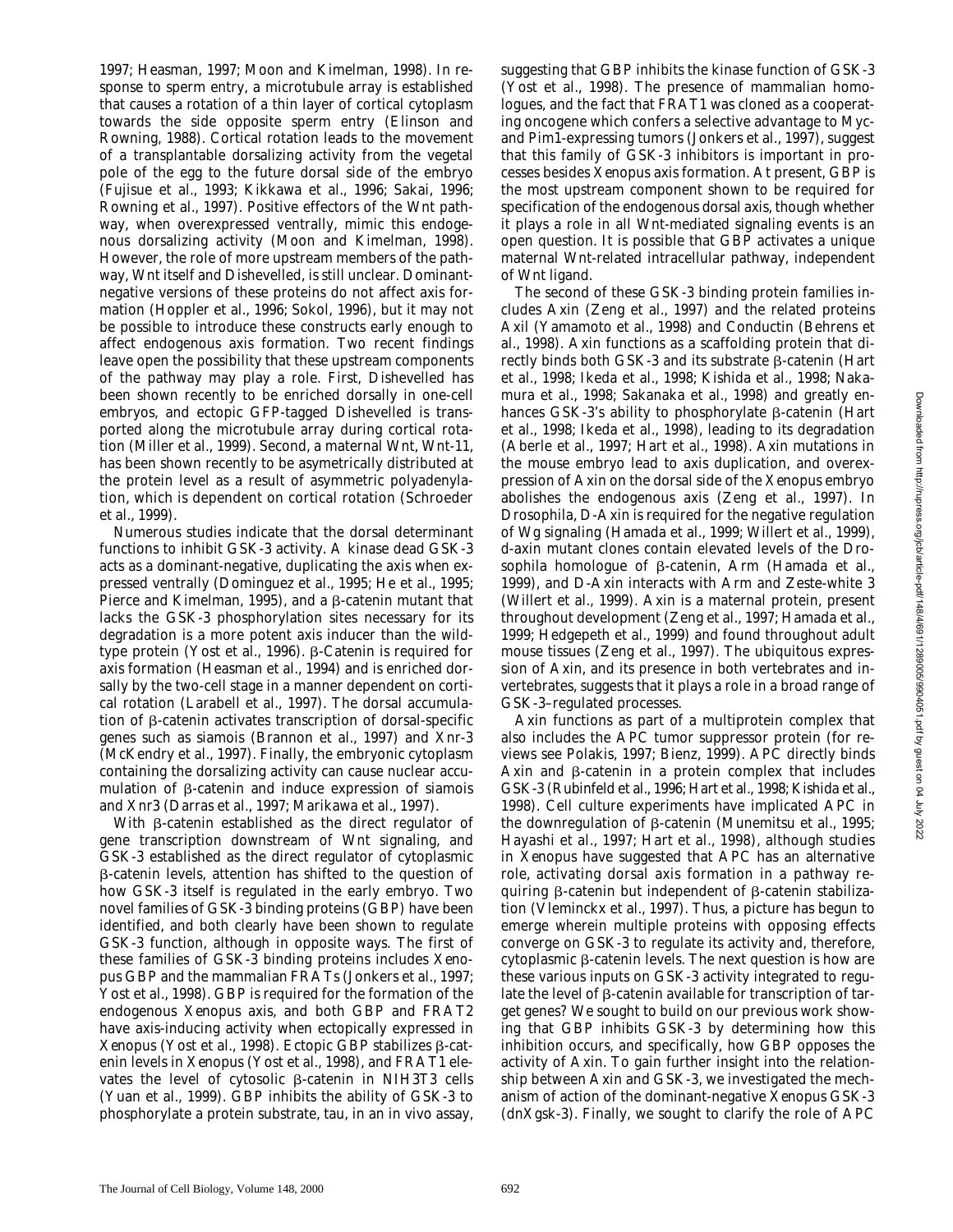in *Xenopus* axis formation by determining the effects of overexpressed APC on  $\beta$ -catenin levels in the embryo.

We show here, both in vivo and in vitro, that GSK-3 cannot bind GBP and Axin simultaneously, leading to the model that GBP functions in part to prevent GSK-3 binding to the  $Axin/APC/B-catenin$  complex. We show that dnXgsk-3 binds Axin in vivo, and propose that it functions to induce an ectopic axis in a manner analogous to GBP by keeping endogenous *Xenopus* GSK-3 (Xgsk-3) from binding to Axin. Additionally, we demonstrate that GBP inhibits Xgsk-3–mediated phosphorylation of protein substrates without eliminating the kinase activity of Xgsk-3. Finally, we show that the APC constructs that duplicate the axis in *Xenopus* also stabilize β-catenin, providing an explanation for this surprising result. These results provide a framework for understanding how positive and negative regulators affect GSK-3 activity and, subsequently,  $\beta$ -catenin levels.

# *Materials and Methods*

#### *RNA Expression Constructs*

The FLAG-epitope–tagged GBP mutant that does not bind Xgsk-3 (BP139), myc-epitope–tagged Xgsk-3 (XG134), and FLAG-epitope– tagged wild-type GBP (BP20) have been described previously (Yost et al., 1998). Axin-myc (Zeng et al., 1997), b-catenin-myc (XBC40; Yost et al., 1996), and XAPCFL, XAPC1, and XAPC4 (Vleminckx et al., 1997) also have been described. Xgsk-3-FLAG (XG140) was constructed by cloning the Xgsk-3 fragment from XG134 into  $CS2 + FLAG$ . GBP-myc (BP25) was constructed by cloning the GBP fragment from BP20 into  $CS2 + MT$ (Turner and Weintraub, 1994), and GBP-HA was constructed by cloning this fragment into  $CS2 + HA$ , a derivative of  $CS2+$  (Turner and Weintraub, 1994) containing an HA epitope (details available upon request). BP139-HA was constructed by cloning the mutant GBP from BP139 into  $CS2+HA,$  and an HA-epitope–tagged  $\beta$  -catenin was constructed by subcloning  $\beta$ -catenin from XBC40 into CS2 + HA to generate XBC-HA. A FLAG-epitope–tagged dominant-negative Xgsk-3 (XG210) was constructed as follows: the Xgsk-3–containing BamHI fragment from XG21 (Pierce and Kimelman, 1995) was cloned into  $CS2+$  to make XG114. The HindIII-EcoRV fragment of XG140 was replaced with the same fragment from XG114 to generate XG210.

#### *Embryos and Microinjection*

Embryos were obtained as previously described (Newport and Kirschner, 1982). UV ventralization of embryos was performed as described (Gerhart et al., 1989). Embryos were microinjected (Moon and Christian, 1989) with RNA synthesized from  $CS2+$  (Turner and Weintraub, 1994) -derived constructs linearized with NotI or Asp718 using the mMessage mMachine kit (Ambion) according to the manufacturer's instructions.

#### *Production of Proteins*

rAxin (298-506) (Ikeda et al., 1998) was produced as an MBP fusion in *Escherichia coli* (MBP-Axin). Recombinant MBP and MBP-Axin proteins were purified over amylose resin (New England Biolabs) and eluted with maltose according to the manufacturer's directions. GSK-3 was produced as a glutathione-S-transferase fusion in *E*. *coli* (GST-GSK-3) (Ikeda et al., 1998), purified over glutathione resin (Pharmacia Biotech), and eluted with 20 mM glutathione. Kinase activity was confirmed using the peptide phosphorylation assay as described (Wang et al., 1994). 35S-labeled proteins were produced in Promega TNT coupled reticulocyte lysate systems according to the manufacturer's directions.

#### *Immunoprecipitation, Western Blotting, and Pull-down Assays*

Immunoprecipitations and Western blotting were performed as described (Yost et al., 1998), except for experiments involving detection of endogenous APC. In this case, embryo lysates, prepared as described (Yost et al., 1998), were electrophoresed on 4–12% gradient gels (Novex) and transferred to PVDF in Tris-glycine buffer lacking SDS and methanol. Endogenous APC was immunoprecipitated and detected with anti-APC2 antibody (Rubinfeld et al., 1993; provided by P. Polakis). Anti-MBP antibody was purchased from New England Biolabs, anti-GST antibody was purchased from Amersham Pharmacia Biotech, and anti-HA antibody was purchased from Santa Cruz Biotechnology. Extinction coefficients for MBP, MBP-Axin, and GST-GSK-3 were calculated using ExPASy Prot-Param and protein concentrations were determined by UV absorbance at 280 nm. 4  $\mu$ g of GST-GSK-3 was incubated at room temperature with the specified molar excess concentrations of MBP and MBP-Axin for 10 min with 15 µg RNaseH in binding buffer (20 mM Tris, pH 7.4, 200 mM NaCl). After this short incubation, 15  $\mu$ g BSA and 9  $\mu$ l of the [<sup>35</sup>S]GBP translation mix were added and the volume was increased to  $1,500 \mu l$  with binding buffer. Proteins were nutated at  $4^{\circ}C$  for 1 h. 50  $\mu$ l of prerinsed glutathione resin was added to each reaction and proteins were nutated an additional hour at  $4^{\circ}$ C. The resin was spun down for 1 min at 1,000 rpm and washed four times in 1 ml PBS, 0.5% NP-40. Sample buffer was added directly to the beads, and proteins were run on a 15% polyacrylamide gel. Alternatively, 4  $\mu$ g of MBP or MBP-Axin was incubated with 10  $\mu$ g BSA and 7  $\mu$ l of the [ $^{35}$ S]GBP  $\pm$  [ $^{35}$ S]GSK-3 translation mix, in a final volume of 1 ml binding buffer. Proteins were collected with 50  $\mu$ l of prerinsed amylose resin.

## *CREB Peptide Kinase Assay*

Immunoprecipitates were washed as usual in NP-40 lysis buffer and were washed additionally with 50 mM Tris, pH 8.0, plus 1 M NaCl, and finally in 50 mM Tris, pH 8.0. Kinase reactions were carried out essentially as described (Wang et al., 1994) in a 30- $\mu$ l reaction volume for 20 min at 30°C. Levels of Xgsk-3-myc immunoprecipitated alone or with GBP were quantified using densitometry and phosphorus-32 incorporation was normalized to Xgsk-3 protein levels. CREB peptide and the prephosphorylated p-CREB peptide were synthesized by Genosys.

# *Results*

#### *GSK-3 Cannot Bind GBP and Axin Simultaneously*

The observations that Axin binds GSK-3 and  $\beta$ -catenin to promote the phosphorylation of  $\beta$ -catenin by GSK-3 (Hart et al., 1998; Ikeda et al., 1998; Yamamoto et al., 1998), and that GBP binds and inhibits GSK-3 (Yost et al., 1998), led us to ask if GBP might function by preventing GSK-3 from binding Axin. Coimmunoprecipitations and in vitro pull-down assays were performed to address this question. In the first set of experiments, we asked if the presence of an excess of GBP could reduce the amount of Axin coimmunoprecipitated with Xgsk-3, when the levels of the latter two were kept constant. RNA constructs encoding FLAG-epitope–tagged Xgsk-3 (*Xgsk-3-FLAG*) and myc-epitope–tagged GBP (*GBP-myc*) and Axin (*Axin-myc*) (Zeng et al., 1997) were injected into the animal region of two- to eight-cell stage *Xenopus* embryos. Embryos were lysed after 4–5 h, and immunocomplexes were precipitated with anti-FLAG antibodies. The immunoprecipitates were analyzed on a blot with both anti-FLAG and anti-myc antibodies. In preliminary experiments, injection of a combination of 50 pg of *Xgsk-3* RNA and 1 ng of *Axin* RNA was shown to result in the production of an excess of Axin protein relative to Xgsk-3 (data not shown). Coinjection of increasing amounts of *GBP* RNA with this mixture of *Xgsk-3* and *Axin* RNAs resulted in a decrease of Axin coimmunoprecipitated with Xgsk-3 (Fig. 1 a, lanes 2–6), though both were produced at the same level in all samples. To demonstrate that the reduction in the amount of Axin bound to Xgsk-3 is specifically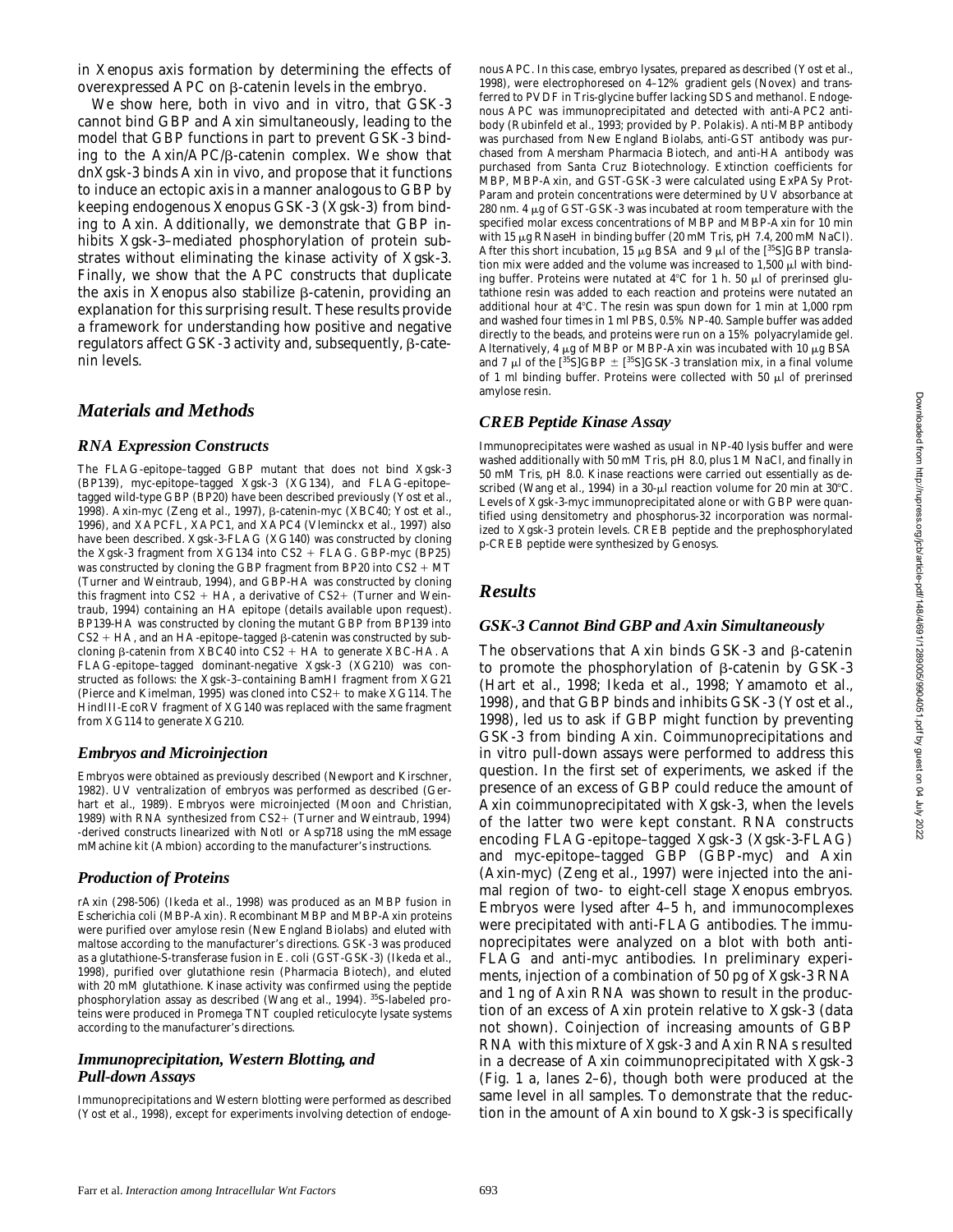

*Figure 1.* (a) GBP blocks GSK-3 binding to Axin in vivo. Embryos were injected at the two to eight-cell stage in the animal pole with 50 pg *Xgsk-3-FLAG* and 1 ng *Axin-myc* along with increasing doses of *GBP-myc*, as indicated. After 4–5 h, proteins were isolated by immunoprecipitation with anti-FLAG antibody and detected by Western blotting (left panel). An aliquot of each sample taken before immunoprecipitation is shown in the right panel (Total Lysates); the level of Xgsk-3 produced is not detectable in these samples ( $\sim$ 1 embryo). A portion of the total lysate shown in lane 6 was precipitated in the absence of anti-FLAG antibody as a negative control (lane 7). Lane numbers in the right panel refer to the same injections as shown above the corresponding lane numbers in the left panel. (b) Prevention of GSK-3–Axin binding by GBP is dependent on GBP/GSK-3 binding. Embryos were injected with *Axin-myc* and *Xgsk-3-FLAG* as above along with 4 ng HA-tagged wild-type (GBPwt) or the HA-tagged point mutant that does not bind GSK-3 (GBPmut). Immunoprecipitations were performed as above. No GBP is present in the anti-FLAG immunoprecipitates in lane 4 since this is the GSK-3 binding mutant of GBP. Lane numbers in the right panel refer to the same injections as shown above the corresponding lane numbers in the left panel.

dependent on GBP binding to Xgsk-3, the coimmunoprecipitation experiment was repeated using a high dose of HA-tagged GBP (GBPwt) or an equivalent amount of the HA-tagged GBP mutant that does not bind Xgsk-3 (Yost et al., 1998) (GBPmut). The level of Axin coimmunoprecipitated by Xgsk-3 was reduced by expression of GBPwt but not by GBPmut (Fig. 1 b). These results indicate that GBP can prevent the association of Axin and Xgsk-3, either by displacing Axin from Xgsk-3, or by preventing the formation of Axin–Xgsk-3 complexes.

In a complementary set of experiments, we asked if GBP could join a GSK-3–Axin complex. For these experiments, the GSK-3 binding region of rat Axin, rAxin (298- 506), which binds GSK-3 as well as full-length Axin (Ikeda et al., 1998), was purified as a maltose binding protein fusion (MBP-Axin) and GSK-3 was purified as a glutathione-S-transferase fusion (GST-GSK-3 $\beta$ ) (Ikeda et al., 1998). GBP was synthesized, sulfur-35–labeled in vitro, and was added to mixtures of GST-GSK-3<sub>β</sub> and increasing amounts of MBP-Axin or MBP. After an incubation, GST-GSK-3b was collected on glutathione-conjugated Sepharose beads, and the levels of  $[^{35}S]GBP$  associated



*Figure 2.* (a) GBP and Axin do not bind GSK-3 at the same time. Bacterially produced GST-GSK-3ß and MBP-Axin or MBP were incubated with [35S]methionine-labeled GBP. MBP-Axin or MBP was present in excess over GST-GSK-3ß as indicated. Protein complexes were precipitated with glutathione-Sepharose beads and [35S]GBP was detected by SDS-PAGE and autoradiography. MBP-Axin/MBP levels were detected by SDS-PAGE and anti-MBP Western blotting of 0.33% input. IVT, an aliquot of the in vitro translation reaction; 11% of binding reaction input. Neg. control, [ 35S]GBP incubated with glutathione-Sepharose beads. The level of GST-GSK-3 pulled down in each sample was detected by anti-GST Western blotting. (b) GBP does not bind MBP-Axin directly or through an interaction with GSK-3. Bacterially produced MBP-Axin was incubated with [35S]methioninelabeled in vitro translated GBP in the presence or absence of [<sup>35</sup>S]methionine-labeled Xgsk-3. Protein complexes were precipitated with amylose resin, and GBP and Xgsk-3 were detected by SDS-PAGE and autoradiography. IVT, an aliquot of the in vitro translation reaction; 14% of binding reaction input. MBP-Axin/ MBP levels were detected by SDS-PAGE and anti-MBP Western blotting of 1% of the input.

with GST-GSK-3ß were determined by SDS-PAGE and autoradiography. Whereas [<sup>35</sup>S]GBP did not significantly bind the glutathione resin (Fig. 2 a, lane 2) or GST (data not shown), it effectively bound GST-GSK-3 $\beta$  (Fig. 2 a, lane 3). Inclusion of increasing amounts of MBP-Axin with GST-GSK-3 $\beta$  resulted in less [35S]GBP binding to  $GST-GSK-3\beta$  (Fig. 2 a, lanes 4–7). At a 50-fold molar excess of MBP-Axin to GST-GSK-3b, binding of [35S]GBP was completely eliminated compared with the background (Fig. 2 a, compare lanes 6 and 2). This effect is specifically dependent on MBP-Axin binding to  $GST-GSK-3\beta$  since substituting even a 1,000-fold molar excess of maltose binding protein (MBP) does not significantly affect [<sup>35</sup>S]GBP binding (Fig. 2 a, lane 11).

While these results were consistent with the hypothesis that GSK-3 can be bound to either GBP or Axin, it was also possible that MBP-Axin binds GBP and this interaction prevents GBP from interacting with GSK-3. To test this, we examined the ability of MBP-Axin to pull down [ 35S]GBP. As shown in Fig. 2 b, whereas MBP-Axin effec-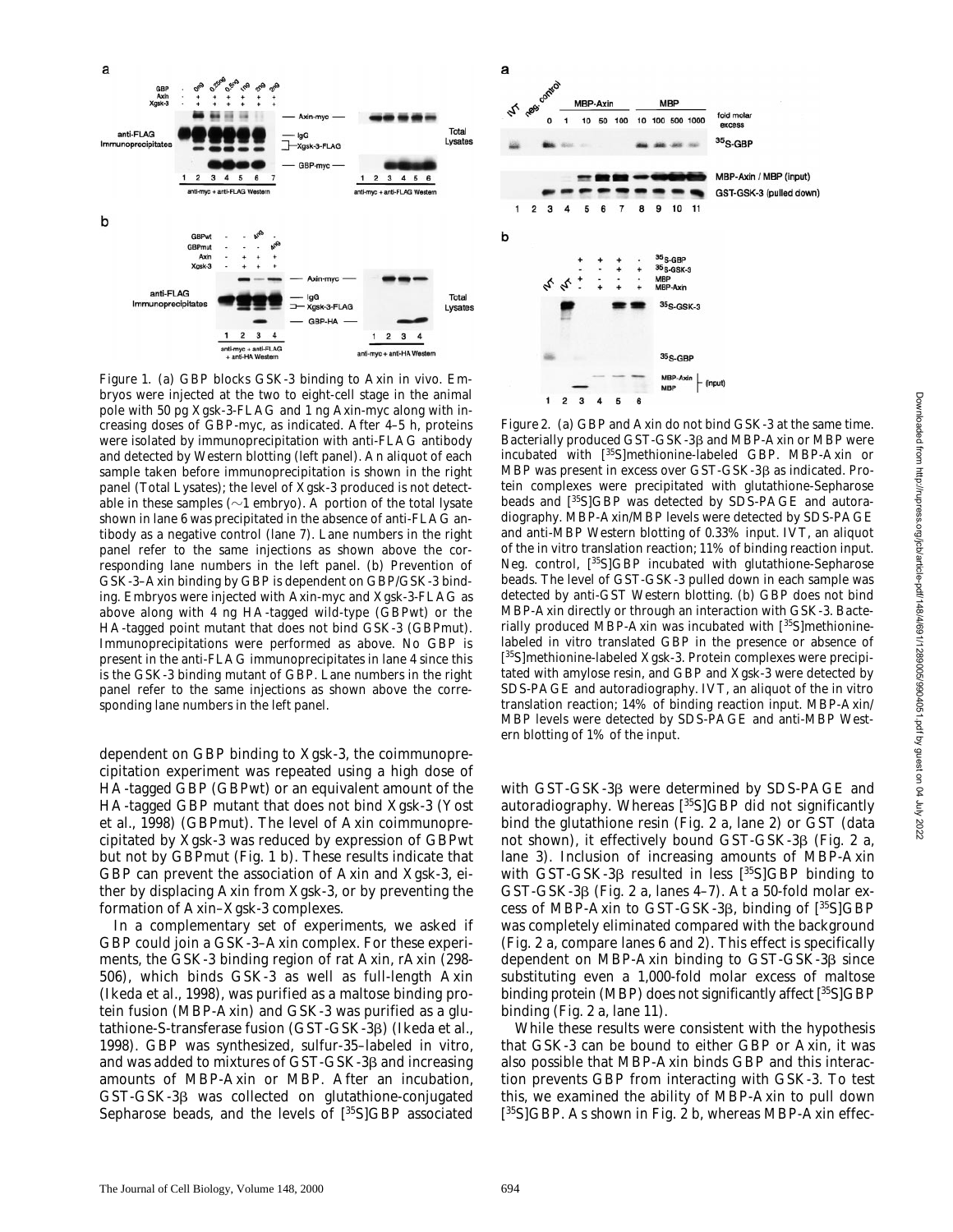tively binds  $[^{35}S]$ GSK-3 (lane 6), it does not interact with [ 35S]GBP (Fig. 2 b, lane 4). Moreover, MBP-Axin does not associate with  $[35S]$ GBP when  $[35S]$ GSK-3 is present (Fig. 2) b, lane 5), supporting the idea that the three proteins do not form a ternary complex.

## *GBP Does Not Inhibit the Ability of Xgsk-3 to Phosphorylate a Peptide Substrate*

The demonstration that GBP and Axin cannot bind GSK-3 simultaneously suggests that GBP might inhibit GSK-3 by removing it from the Axin complex or by preventing GSK-3 from associating with Axin. Since we previously demonstrated that GBP inhibits the in vivo phosphorylation of tau (Yost et al., 1998), a protein not thought to be involved in Wnt signaling, we wanted to examine whether GBP might also be able to inhibit GSK-3 by binding and inactivating the catalytic site. We used a modification of a published assay for GSK-3 activity that measures the ability of GSK-3 to phosphorylate the peptide substrate P-CREB, which contains a GSK-3 consensus phosphorylation site, in comparison to the negative control peptide, CREB (Wang et al., 1994). Embryos were injected with RNA encoding *Xgsk-3-myc* together with control RNA or *GBP-FLAG* (Yost et al., 1998) RNA and, after 3 h, proteins were extracted and immunoprecipitated. Anti-FLAG antibodies were used to isolate Xgsk-3 bound to GBP when both were injected; anti-myc antibodies were used to isolate Xgsk-3 when it was injected with a control RNA; and uninjected embryos were immunoprecipitated with both antibodies to measure background. The immunoprecipitates were incubated with  $\gamma$ -[<sup>32</sup>P]ATP in kinase buffer containing P-CREB or CREB, and the incorporated radioactivity was quantified. Western blotting showed that GBP and Xgsk-3 were both expressed and efficiently immunoprecipitated, and remained associated throughout the assay (data not shown). As shown in Fig. 3, GBP does not affect the ability of Xgsk-3 to phosphorylate this peptide substrate. This shows that GBP can inhibit GSK-3 in a way that does not inactivate its catalytic activity.

## *The Dominant-negative Xgsk-3 Binds Axin*

It has been shown in a number of studies, including our own, that mutation of a conserved lysine in the ATP binding region of GSK-3 results in a kinase-deficient mutant that acts as a dominant-negative mutant (dnXgsk-3) in *Xenopus* (Dominguez et al., 1995; He et al., 1995; Pierce and Kimelman, 1995). The demonstration that Axin binds GSK-3 and promotes the phosphorylation of  $\beta$ -catenin suggests that the dnXgsk-3 might function by binding Axin and keeping it from binding endogenous Xgsk-3. However, studies in a mammalian system have shown that kinase dead GSK-3 does not bind Axin (Ikeda et al., 1998), indicating that the kinase dead dnXgsk-3 might stabilize  $\beta$ -catenin by an alternative mechanism. To investigate this issue, we compared Xgsk-3 and dnXgsk-3 binding to Axin in coimmunoprecipitation experiments. *Axin-myc* was coinjected with either *Xgsk-3-FLAG* or *dnXgsk-3-FLAG* in *Xenopus* embryos, and expressed proteins were immunoprecipitated with anti-FLAG antibodies. Immunocomplexes were analyzed by Western blotting with anti-myc and anti-FLAG antibodies. As expected, Axin is immuno-



*Figure 3.* GBP does not inhibit Xgsk-3 phosphorylation of a peptide substrate. Embryos were injected with RNA encoding *Xgsk-3-myc* together with control RNA or *GBP-FLAG* RNA. After 3 h, proteins were extracted and immunoprecipitated with anti-FLAG (Xgsk-3 + GBP), anti-myc (Xgsk-3 + control), or both (uninjected) antibodies. The kinase activity of immune complexes was measured by phosphorus-32 incorporation into the GSK-3–specific substrate prephosphorylated CREB peptide (p-CREB; dark bars). The nonphosphorylated CREB peptide (CREB; light bars) is not a GSK-3 substrate and was used as a control. The activity of duplicate immune complexes is shown.

precipitated by Xgsk-3 (Fig. 4, lane 7). In addition, Axin is immunoprecipitated equally well by dnXgsk-3 (Fig. 4, lane 8). Thus, unlike in the mammalian system, the kinase dead mutant of Xgsk-3 binds Axin, suggesting that it stabilizes b-catenin either by displacing endogenous Xgsk-3 from the Axin complex, or by preventing association of Axin and endogenous Xgsk-3.

#### *Truncated APC Stabilizes* b*-Catenin*

Various lines of evidence have implicated APC in the downregulation of  $\beta$ -catenin. In the colon cancer cell line SW480, for example, a mutation that truncates APC in the



*Figure 4.* Dominant-negative Xgsk-3 binds Axin. Embryos were injected at the two- to eight-cell stage with 1 ng *Axin-myc*, 0.5 ng *Xgsk-3-FLAG*, and 0.5 ng *dnXgsk-3-FLAG* in the animal pole. Embryo extracts were precipitated with anti-FLAG antibody and detected by Western blotting (left panel). An aliquot of each sample taken before immunoprecipitation is shown in the right panel (Total Lysates). Lane numbers in the right panel refer to the same injections as shown above corresponding lane numbers in the left panel.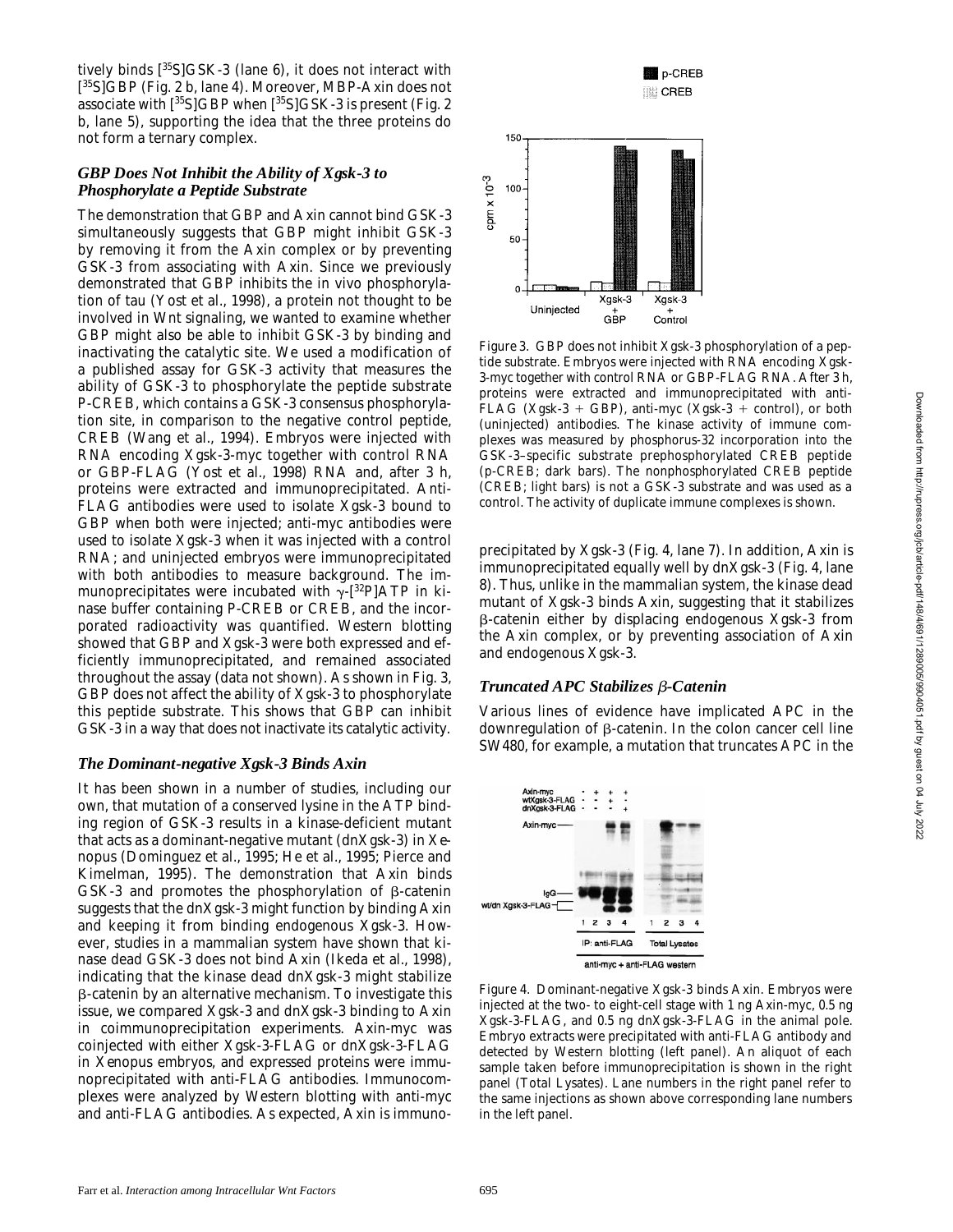

*Figure 5.* Regulation of β-catenin levels by Xenopus APC. (a) XAPC constructs used in axis rescue and β-catenin stabilization experiments. (b) XAPC induces an axis in *Xenopus*. In two separate experiments, RNA encoding different forms of XAPC was injected at the doses indicated into the marginal zone of UV-irradiated embryos and the degree of axis rescue was determined at tadpole stages. An unaffected embryo has a DAI of 5 and a completely ventralized embryo has a DAI of 0. Uninjected ventralized UV control embryos are indicated for each experiment. Bars indicate SD and numbers above bars indicate the number of embryos scored for each injection. (c) Truncated forms of XAPCFL result from its overexpression in *Xenopus* embryos. RNA encoding myc-tagged versions of XAPC were injected into cleavage stage embryos. After a 4-h incubation, embryo extracts were collected and immunoprecipitated with antimyc antibody. After SDS-PAGE, protein products were detected by Western blot with anti-myc antibodies. (d) The observed truncated products are present in the intact embryo. Uninjected embryos and sibling embryos injected with 5.6 ng myc-tagged *XAPCFL* were immunoprecipitated with anti-APC2, anti-myc, or anti-HA (negative control) antibody as indicated. After SDS-PAGE, APC was detected using anti-APC2 or anti-myc antibody, as indicated. Endogenous APC is not detected in the sample injected with XAPCFL (lanes 3–6) because this sample was not immunoprecipitated with the APC2 antibody. The lower molecular mass forms of XAPCFL are not observed with the anti-APC2 antibody which binds to the central region of APC.

20–amino acid repeat region leads to the accumulation of high levels of  $\beta$ -catenin (for review see Polakis, 1997). When full-length APC, or deletion constructs containing the central 20–amino acid repeat region, are introduced into these cells,  $\beta$ -catenin levels are reduced (Munemitsu et al., 1995). Given these results, APC would be predicted to have a ventralizing activity in *Xenopus*. However, ectopic expression of APC, or the deletion mutants that lower β-catenin levels in cells, on the ventral side of *Xenopus* embryos resulted in a duplicated dorsal axis and the induction of a b-catenin–dependent gene, *siamois* (Vleminckx et al., 1997). These effects would be expected if b-catenin was stabilized by the ectopic APC, but no stabilization was detected. Cytoplasmic  $\beta$ -catenin was required for this effect, however, because coexpression of C-cadherin, which sequesters  $\beta$ -catenin to the plasma membrane, abolished axis duplication by ectopic APC. Therefore, it was proposed that in *Xenopus*, APC functions as a positive regulator of dorsal axis formation in a manner not requiring  $\beta$ -catenin stabilization, but dependent upon cytoplasmic β-catenin (Vleminckx et al., 1997).

Since we were interested in understanding this potentially novel means of  $\beta$ -catenin regulation by APC, we repeated the ectopic expression experiments with APC. Like Vleminckx et al. (1997), we observed that ectopic fulllength *Xenopus* APC (XAPCFL) has axis-inducing activity (Fig. 5 b). Whereas the previous study measured the ability of XAPCFL to induce a dorsal axis when ectopically expressed on the ventral side of the embryo, we measured the ability of XAPCFL to induce an axis in embryos whose endogenous axis has been ablated by UV light. Whereas the latter assay (the UV rescue assay) is more easily quantified than secondary axis formation, the two assays measure the same process.

When we examined the expression of ectopic XAPCFL, using the myc-epitope tag located at the  $NH<sub>2</sub>$  terminus, we noticed that the APC protein migrated as a series of forms that were less than the expected molecular mass of 320 kD (Fig. 5 c). While the exact pattern of these smaller molecular mass forms detected varied between experiments, the truncated forms were always observed to be the major products produced. Since the myc-epitope tag is located at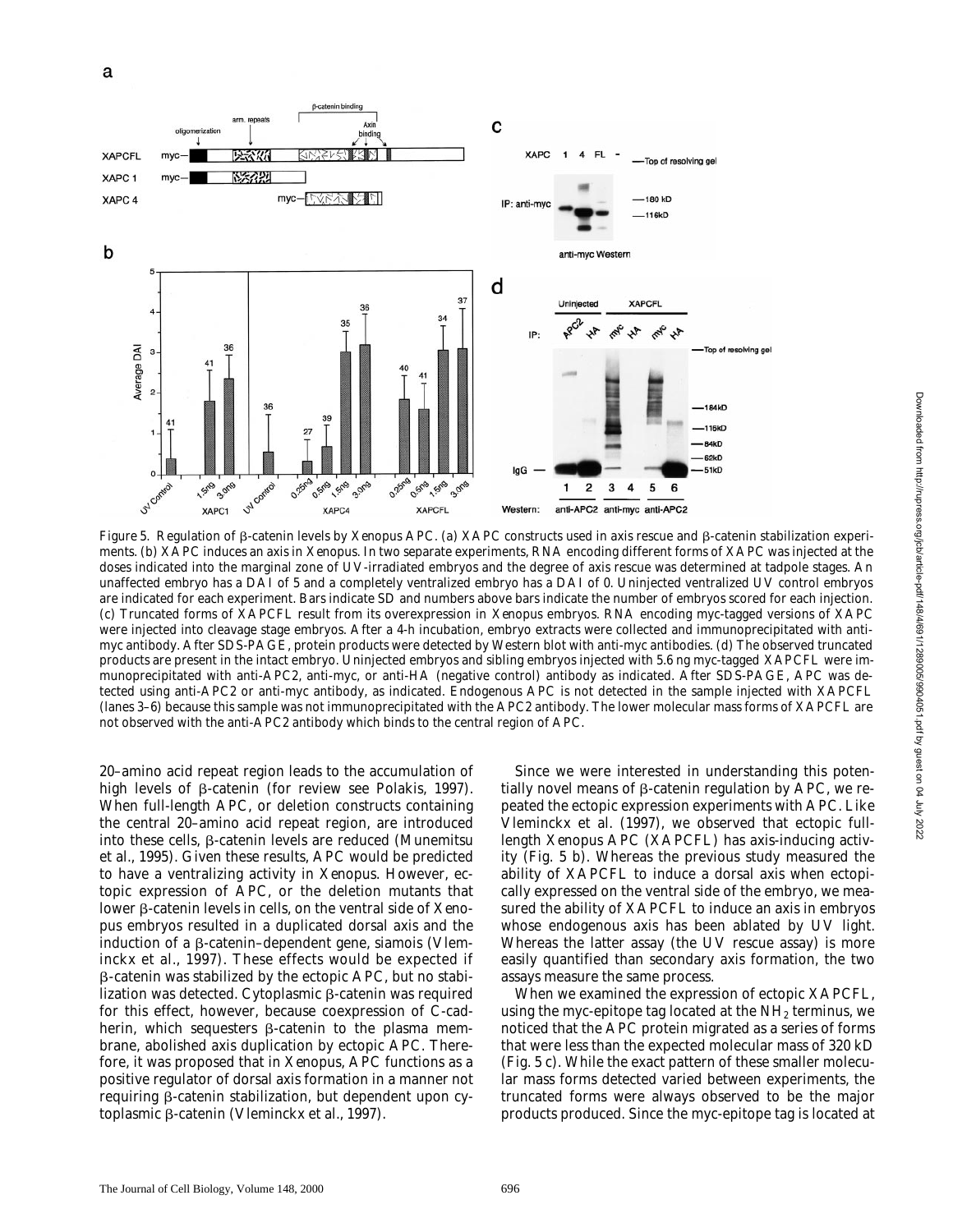the  $NH<sub>2</sub>$  terminus of the APC constructs, the smaller forms we observe are due to COOH-terminal truncations. XAPC1 and XAPC4, which also induce an ectopic axis (Fig. 5 b and Vleminckx et al., 1997), migrated at their expected molecular mass (Fig. 5 c).

We next wished to determine if the observed truncated protein products we observed when we injected XAPCFL might be generated during processing of the embryos for immunoprecipitation or if they were present in the intact cells. Lysate from uninjected embryos was immunoprecipitated with antibody to APC (Rubinfeld et al., 1993) in parallel with lysate from embryos injected with XAPCFL, which was immunoprecipitated with antibody to the myc epitope. A single band of endogenous APC was detected in the uninjected sample (Fig. 5 d, lane 1), whereas injected siblings produced a variety of faster migrating species in addition to full-length myc-tagged APC (Fig. 5 d, lane 3). Blotting the XAPCFL-injected sample with the anti-APC2 antibody shows that this antibody is capable of recognizing the larger of the truncated products (Fig. 5 d, lane 5). Because this antibody was generated against only the central third of APC, it would not be expected to recognize truncations that contain only the  $NH<sub>2</sub>$ -terminal third or less of APC. Because endogenous APC appeared undegraded, the lysis and immunoprecipitation protocols are not responsible for the observed truncated XAPCFL products. Importantly, this indicates that these truncated products are actually present in the embryo before lysis.

Next, we wished to reexamine the results obtained by Vleminckx et al. (1997) in a  $\beta$ -catenin stabilization experiment, in which an assay we developed (Yost et al., 1996) was used to claim that  $\beta$ -catenin levels were unchanged by injection of full-length *XAPC* RNA into *Xenopus* embryos. Low levels of ectopically expressed myc-tagged β-*catenin* are used to measure the rate of β-catenin degradation in this assay, which is very sensitive to the dose of injected b*-catenin-myc* (Yost et al., 1996). At the dose of b*-catenin-myc* used by Vleminckx et al. (1997) (1 ng), we were concerned that it was not possible to measure the degradation of the ectopically expressed  $\beta$ -catenin since it overwhelms the endogenous degradation machinery. To test this, embryos were injected with a range of doses of b*-catenin-myc* from 10 pg to 500 pg, with or without 1 ng of  $GBP\text{-}myc$  to stabilize  $\beta$ -catenin levels, and with a control RNA (*GFP*) to equalize the mass of RNA injected for each treatment (Fig.  $6$  a). When  $50$  pg or less of  $\beta$ -*catenin-myc* was used, there was an increase in the levels of b-catenin protein when *GBP-myc* was coinjected with  $β$ -*catenin-myc*. Above this dose, however, β-catenin levels were identical in the presence and absence of GBP. Therefore, the previous measurement of  $\beta$ -catenin stability by Vleminckx et al. (1997) would not have given a meaningful result. To reexamine whether ectopic XAPCFL stabilizes  $\beta$ -catenin, embryos were injected with two doses of *XAPCFL* RNA along with 50 pg b*-catenin-myc* RNA. The high dose of XAPCFL caused significant axis rescue in UV-irradiated embryos, whereas the low dose did not (not shown). Correspondingly, the high dose of  $XAPCFL$  stabilized  $\beta$ -catenin, whereas the low dose did not (Fig. 6 b).

Because the major product produced from injection of *XAPCFL* RNA was similar in size to the  $NH_2$ -terminal





*Figure 6.* Truncated APC products cause axis duplication through  $\beta$ -catenin stabilization. Detection of  $\beta$ -catenin-myc stabilization depends upon the dose of RNA injected. Embryos were injected at the two- to eight-cell stage in the animal pole with the indicated dose of  $\beta$ -catenin-myc, with or without 1 ng *GBP-myc* as indicated, and with a control RNA (*GFP*) to yield a total of 2 ng of injected RNA per treatment. Embryos were lysed at stage 8 and approximately one embryo equivalent from each treatment was analyzed by Western blotting with the anti-myc antibody. (b) Ectopic XAPC stabilizes  $\beta$ -catenin. Embryos were injected with 50 pg of RNA encoding myc-tagged  $\beta$ -catenin alone or together with *XAPCFL* RNA (0.15 or 1.5 ng). Control embryos were uninjected. After 4 h, protein samples were collected for Western analysis and  $\beta$ -catenin-myc was detected with antimyc antibody. In parallel experiments, the ability of these RNAs to induce an axis in UV irradiated embryos was measured. (c)  $XAPC1$  and  $XAPC4$  stabilize  $\beta$ -catenin. Embryos were injected with 50 pg of RNA encoding HA-tagged  $\beta$ -catenin together with 2 ng *GBP* (positive control), *GFP* (negative control), *XAPC1*, or *XAPC4* RNA. After 4 h, protein samples were collected for Western analysis and  $\beta$ -catenin-HA was detected with anti-HA antibody.

fragment XAPC1 (Fig. 5 c), and because XAPC4 contains the  $\beta$ -catenin binding domain, we next asked if these two constructs could rescue the axis and stabilize  $\beta$ -catenin. Both XAPC1 and XAPC4 caused significant axis rescue in UV-irradiated embryos (Fig.  $5$  b). The  $\beta$ -catenin stabilization experiment was performed using a dose of RNA that was at least as high as that required to give good axis rescue. In this experiment, b*-catenin* tagged with an HA epitope was used so that the myc-epitope–tagged XAPC constructs would not interfere with the detection of the ectopic b-catenin. Both XAPC1 and XAPC4 were found to enhance the levels of  $\beta$ -catenin (Fig. 6 c). Because axis  $r$ escue and  $\beta$ -catenin stabilization were observed with the deletion constructs, and because a variety of truncated products accumulate in the intact embryo when XAPCFL is overexpressed, it is likely that the effects seen with XAPCFL are due to the production of truncated products.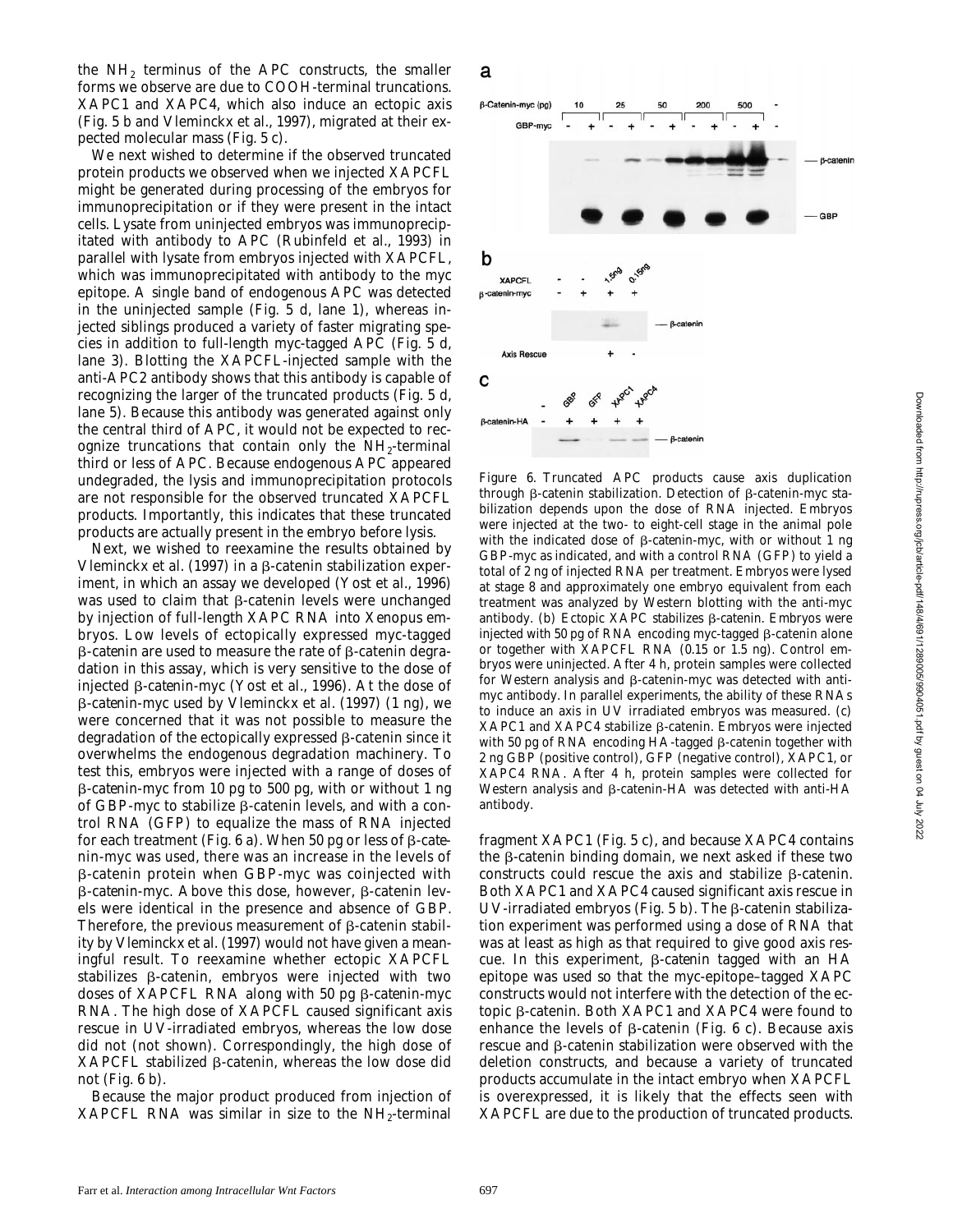# *Discussion*

While the most upstream components of the Wnt signaling pathway, Wnt and Dishevelled, are sufficient to induce an ectopic axis when overexpressed in *Xenopus* (McMahon and Moon, 1989; Smith and Harland, 1991; Sokol et al., 1991; Rothbacher et al., 1995; Sokol et al., 1995), neither has been shown to be required for formation of the endogenous axis. This suggests the interesting possibility that the downstream components of the pathway, including the serine/threonine kinase GSK-3, are regulated in a unique way in the early embryo, independent of Wnt ligand. The regulation of GSK-3 has been shown to be critical for proper dorsal–ventral axis specification in *Xenopus* (Dominguez et al., 1995; He et al., 1995; Pierce and Kimelman, 1995). GSK-3 functions as part of a multiprotein complex in which Axin directly binds GSK-3, b-catenin, and APC (Hart et al., 1998; Ikeda et al., 1998; Itoh et al., 1998; Nakamura et al., 1998; Sakanaka et al., 1998; Yamamoto et al., 1998), and promotes the phosphorylation of b-catenin by GSK-3 (Hart et al., 1998; Ikeda et al., 1998; Yamamoto et al., 1998). We previously demonstrated that GBP inhibits the Xgsk-3–mediated phosphorylation of an in vivo protein substrate, tau, in a manner dependent on GBP binding to Xgsk-3 (Yost et al., 1998). Therefore, Axin and GBP both bind to GSK-3, but have opposite effects on its activity. Based on the data implicating Axin in the positive regulation of GSK-3, we hypothesized that GBP might function to prevent GSK-3 from binding Axin. Using both in vivo and in vitro approaches, we show here that GBP and Axin do not simultaneously bind to GSK-3. In embryos, when a limiting amount of Xgsk-3 was coexpressed with an excess of Axin, addition of GBP reduced the amount of Xgsk-3 bound to Axin. In vitro, when GBP was limiting, increasing amounts of Axin prevented GBP from binding to GSK-3. Axin did not bind GBP in vitro, either directly or in the presence of GSK-3. Moreover, when Axin, Xgsk-3, and GBP were coexpressed in embryos at comparable levels, immunoprecipitation of GBP brought down Xgsk-3 but not Axin, demonstrating that these proteins cannot form a trimolecular complex (data not shown). Importantly, it also has been observed recently in mammalian cells that the GBP homologue, FRAT1, reduces the amount of Axin that can be coimmunoprecipitated with GSK-3 (Yuan et al., 1999), demonstrating that this mechanism of GSK-3 regulation is conserved among vertebrates. Taken together, the in vivo and in vitro data support a model in which GSK-3 activity can be controlled by its preferential binding to either GBP or Axin.

# *GBP Does Not Inhibit GSK-3 Kinase Activity*

Since the inhibition of tau phosphorylation requires GBP binding to Xgsk-3 (Yost et al., 1998), we hypothesized that GBP could bind to GSK-3 in a manner that inactivates its catalytic cleft. This mechanism has been shown for the interaction between Cdk2, which shares a high degree of sequence homology with GSK-3, and the Kip/Cip family of CDK inhibitors, which includes  $p21^{\text{Cip1,WAF-1}}$ ,  $p27^{\text{Kip1}}$ , and p57Kip2. When p27Kip1 binds to Cdk2, it causes large structural changes in the  $NH<sub>2</sub>$  terminus and catalytic cleft,

which eliminates ATP binding and kinase activity (Russo et al., 1996). Using a peptide phosphorylation assay, we find that Xgsk-3 kinase activity is not inhibited by GBP binding. Additionally, FRAT1 does not affect the ability of GSK-3 to phosphorylate a peptide substrate (Yuan et al., 1999). Taken together, the results from the tau assay and the peptide assay suggest that GBP binds to GSK-3 in a manner that does not inhibit the catalytic activity of the active site, unlike the case for  $p27^{Kip1}$  binding to Cdk2. GBP might sterically block access of protein substrates to the active site of GSK-3, and we are currently attempting to map the residues of Xgsk-3 that are important for GBP binding to Xgsk-3 to determine if GBP might bind in the region of Xgsk-3's active site. These results also show that this widely used assay of GSK-3 activity in some important cases may not accurately reflect the extent of GSK-3 functional inhibition.

# *The Dominant-negative Xgsk-3 Binds Axin*

Mutation of a lysine residue, conserved in all kinases, in the ATP binding domain of GSK-3 creates a kinase-deficient protein that acts as a dominant-negative mutant in *Xenopus*. Overexpression of this mutant on the ventral side of embryos results in the formation of a second body axis (Dominguez et al., 1995; He et al., 1995; Pierce and Kimelman, 1995) by locally preventing the degradation of b-catenin (Yost et al., 1996; Larabell et al., 1997). It was previously assumed that dnXgsk-3 functions by competing with endogenous Xgsk-3 for substrates or regulatory molecules. The demonstration that Axin binds GSK-3 and  $\beta$ -catenin and promotes GSK-3 phosphorylation of  $\beta$ -catenin suggested that Axin might be the target of the dnXgsk-3. However, Ikeda et al. (1998) showed that a kinase-deficient mammalian GSK-3 analogous to ours does not bind Axin in cell culture, and other workers have found that similar GSK-3 mutants do not act as dominant-negatives in the Wnt pathway in mammalian cells (Woodgett, J., personal communication). A different  $GSK-3$  kinase mutant,  $GSK-3Y>F$  also coimmunoprecipitates less Axin than wild-type GSK-3 in mammalian cells (Yuan et al., 1999). Furthermore, Akt, which inhibits GSK-3 by phosphorylating it, reduces the amount of Axin coimmunoprecipitated by GSK-3 (Yuan et al., 1999). However, we show here that the dominant-negative Xgsk-3 and wild-type Xgsk-3 bind Axin equally well in vivo. This is consistent with a model in which overexpressed kinase-deficient Xgsk-3 acts as a dominantnegative either by displacing endogenous Xgsk-3 already bound to Axin or by preventing endogenous Xgsk-3 from binding Axin as new complexes form. In either case, endogenous Xgsk-3 is prevented from phosphorylating b-catenin by the dominant-negative Xgsk-3 because it is prevented from associating with Axin. In mammalian cells, the lack of a dominant-negative activity for kinasedeficient GSK-3 can be attributed to its inability to bind Axin. It is unclear why a more severe mutation in a mammalian GSK-3 than that of Ikeda et al. (1998) apparently retains its ability to bind Axin in vitro (Sakanaka et al., 1998). However, it was not addressed whether this mutant acted as a dominant-negative.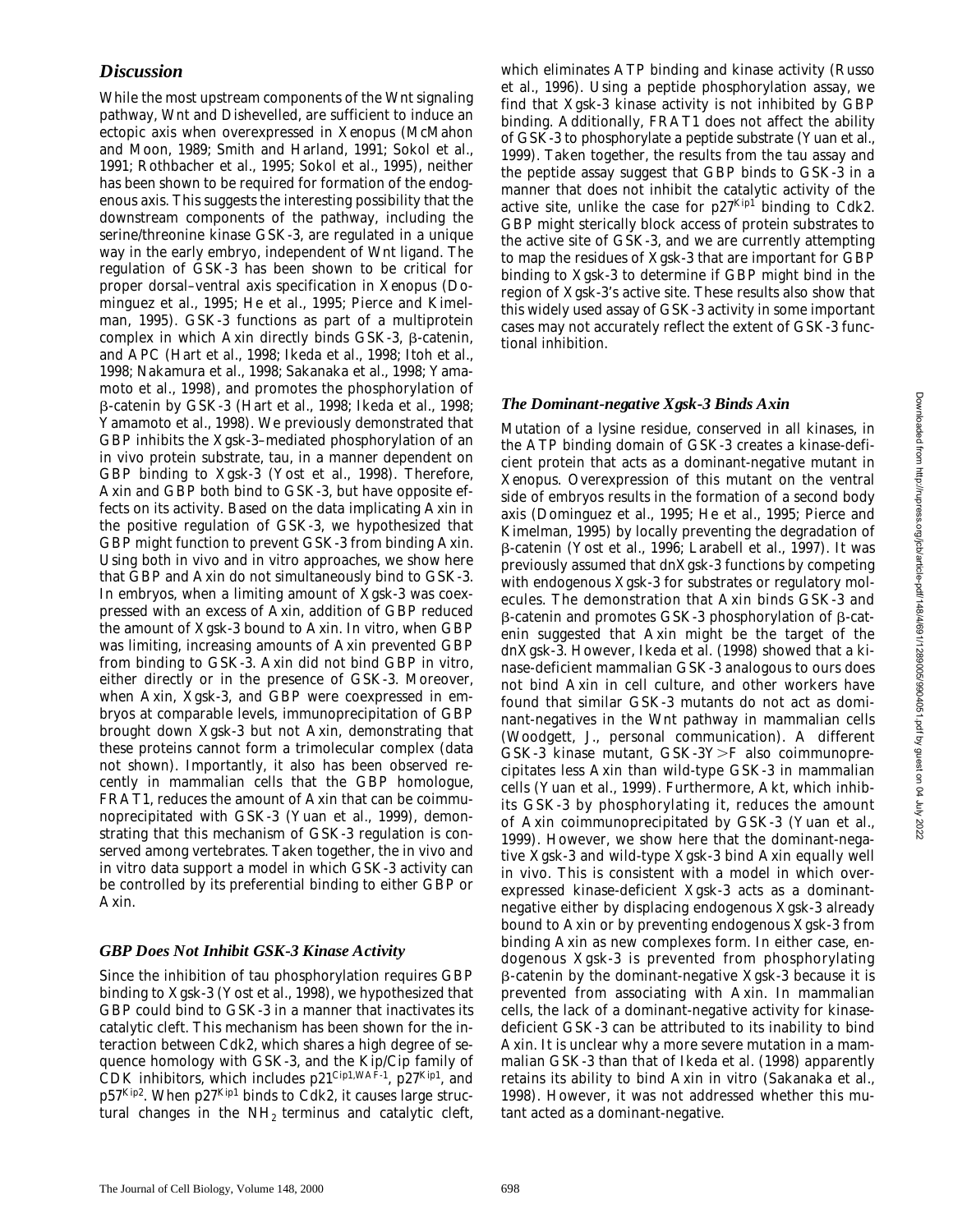# *Overexpressed APC Induces Axis Formation by Stabilizing* b*-Catenin*

APC appears to be an important regulator of  $\beta$ -catenin levels and, as such, has been implicated in cancer progression and in development (for reviews see Polakis, 1997; Bienz, 1999). Evidence from tissue culture suggests that APC functions in conjunction with GSK-3 and Axin to downregulate  $\beta$ -catenin levels, and that GSK-3 phosphorylates both APC and  $\beta$ -catenin as a prerequisite for b-catenin degradation (Rubinfeld et al., 1996). Data obtained from a study overexpressing APC in *Xenopus*, however, suggested that the role of APC in frog embryos might be different. Vleminckx et al. (1997) showed that APC could induce an ectopic axis and induce expression of *siamois*, apparently without stabilizing  $\beta$ -catenin, though cytoplasmic  $\beta$ -catenin was required. The authors concluded that *Xenopus* APC has a signaling role independent of  $\beta$ -catenin regulation.

Studies in *C*. *elegans* have shown that Wnt signaling is also involved in establishing cell polarity in the EMS cell division (Rocheleau et al., 1997; Thorpe et al., 1997). Downstream components of the Wnt pathway, however, including POP-1 (TCF), WRM-1 ( $\beta$ -catenin), and APR-1 (APC), may be used differently in worms than in other organisms (for review see Han, 1997). For example, WRM-1 is required for excluding POP-1 from the nucleus of the E cell, allowing that cell to develop as an endoderm (Lin et al., 1998). In vertebrates, in contrast,  $\beta$ -catenin interacts with Tcf-1 in the nucleus to activate transcription. Furthermore, RNAi loss-of-function experiments have shown that *apr-1*(RNAi) and *wrm-1*(RNAi) *C*. *elegans* embryos have similar defects in E blastoderm development, suggesting that APR-1 positively regulates WRM-1 (Rocheleau et al., 1997).

Our results support a model in which APC acts to downregulate b-catenin in *Xenopus*. We found that injection of RNA encoding full-length *APC* (*XAPCFL*) in *Xenopus* results in the accumulation of a number of COOH terminally truncated products, presumably because of either incomplete translation or proteolytic cleavage in the embryo. While we (Fig. 5 d) and Vleminckx et al. (1997) did detect a high molecular mass APC product from injected RNA, both studies also observed the presence of trun-

cated species. We also found that a level of *XAPCFL*, *XAPC1*, or *XAPC4* RNA that rescues axis formation in UV-irradiated embryos also stabilizes  $\beta$ -catenin levels. Thus, we conclude that the APC products expressed from the injected RNA induce an ectopic axis by increasing b-catenin levels, as is observed when Wnt (Larabell et al., 1997),  $\beta$ -catenin (Funayama et al., 1995; Yost et al., 1996), dnXgsk-3 (Yost et al., 1996), or GBP (Yost et al., 1998) are overexpressed in *Xenopus* embryos. No alternate or parallel pathway needs be invoked to explain the axis-inducing effect of ectopically expressed APC in *Xenopus*.

Because the various deletion constructs cause axis formation through  $\beta$ -catenin stabilization, we propose that the effects of ectopic XAPCFL are mediated not by the full-length protein, but by the abundant truncated products. We suggest that the ability of ectopic APC to induce an axis in *Xenopus* is a dominant-negative effect in which the truncated APC products displace the endogenous APC from its normal partners. XAPC4, for example, contains two of the three Axin binding domains identified in APC (Behrens et al., 1998; Hart et al., 1998), and is likely to displace endogenous APC from the Axin–Xgsk-3 complex, preventing it from participating in the degradation of b-catenin. Supporting this interpretation, it has been shown that an APC fragment that binds Conductin stabilizes b-catenin in Neuro2A cells and prevents APCinduced degradation of  $\beta$ -catenin in SW480 cells (Behrens et al., 1998). However, a fragment of human APC similar to  $XAPC4$  reduces cytoplasmic  $\beta$ -catenin levels in SW480 cells (Munemitsu et al., 1995). The different effects of this central part of APC on  $\beta$ -catenin stability may be accounted for by differences in the systems examined. For example, a dominant-negative effect may depend on fulllength APC, present in *Xenopus* but not in SW480 cells, or that more protein may be produced by overexpression in *Xenopus* than transfection of mammalian cells. Unlike Vleminckx et al. (1997), we also observed axis rescue by XAPC1, which is the most  $NH<sub>2</sub>$ -terminal fragment and lacks the identified Axin binding domains (Fig. 5 a). This fragment contains an NH<sub>2</sub>-terminal oligomerization domain (Su et al., 1993), which could bind the endogenous APC and block its function, and also a domain of Arm repeats, which might be expected to mediate an interaction between APC and an unidentified partner.



*Figure 7.* Model for GSK-3 regulation in the early *Xenopus* embryo. (a) On the ventral side of the embryo, GSK-3 is part of a functional degradation complex that includes APC and Axin. When in this complex, GSK-3 phosphorylates  $\beta$ -catenin, targeting it for degradation via the proteosome pathway. Under these conditions, dorsal genes are repressed. (b) On the dorsal side of the embryo, GSK-3 is excluded from the Axin–APC complex by GBP. In addition, GBP may prevent GSK-3 from phosphorylating its normal substrates by blocking access to the active site.  $\beta$ -Catenin accumulates and activates the transcription of dorsal genes. (c) The kinase-deficient dnXgsk-3 functions

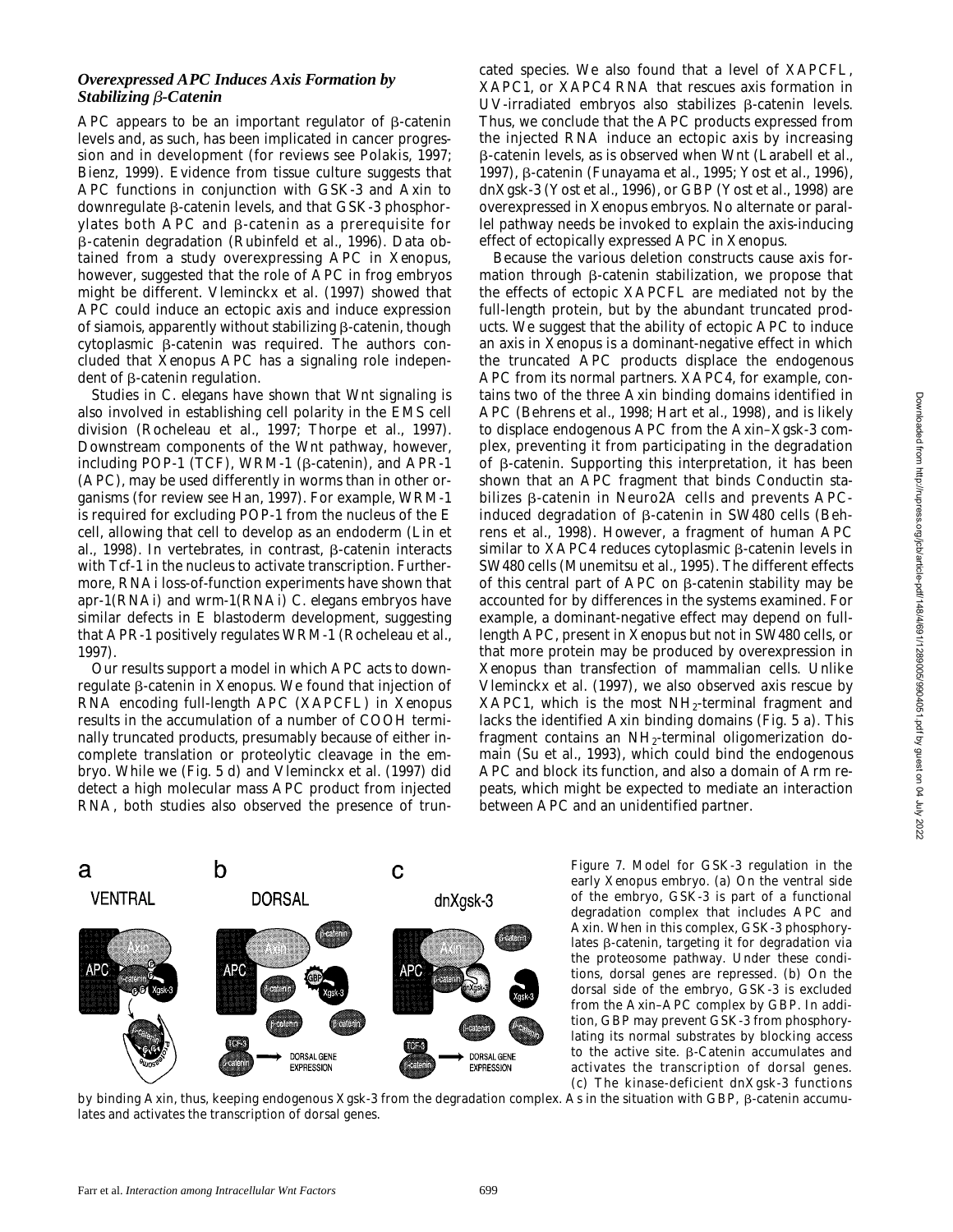# *Model for GSK-3 Dorsal–Ventral Regulation in Xenopus*

The coordinated regulation of GSK-3 activity by both positive and negative regulators is critical for a wide range of downstream effects, from insulin regulation to developmental processes (for review see Yost et al., 1997). The experiments presented here advance our understanding of GSK-3 regulation and allow us to propose the following model for Xgsk-3 regulation in the fertilized *Xenopus* egg. On the ventral side,  $\beta$ -catenin levels are kept low by Xgsk-3–dependent phosphorylation in a complex including Axin and APC (Fig. 7 a). Phosphorylation of Axin and APC by Xgsk-3 may be required to assemble this complex. On the dorsal side, GBP inhibits phosphorylation of  $\beta$ -catenin either by displacing Xgsk-3 from the Axin/APC/Xgsk-3 complex or by prebinding GSK-3 and preventing its association with the Axin–APC complex. GBP binding to Xgsk-3 may block access of protein substrates to the active site (Fig. 7 b). GBP might also prevent Xgsk-3 from phosphorylating Axin and APC, and thereby further inhibit complex formation. The dominant-negative Xgsk-3 acts in a manner analogous to GBP since it either displaces wildtype Xgsk-3 from the complex, or binds endogenous Xgsk-3 and prevents its binding to Axin, thus, inhibiting  $\beta$ -catenin degradation (Fig. 7 c).

The complete chain of molecular events linking fertilization and the dorsal enrichment of  $\beta$ -catenin has yet to be determined, but this study brings us closer to understanding the interactions of key players. It will ultimately be very interesting to elucidate the relative dorso-ventral abundance of each of these proteins in the *Xenopus* oocyte and fertilized embryo. However, it may not be just the relative abundance of each of these players that specifies the endogenous axis. Alternatively, posttranslational modifications and/or the presence of yet unidentified factors could affect dorso-ventral differences in known players. GBP is a candidate for the dorsal determinant, and we are developing the reagents to examine the possible dorsal localization or dorsal modification of GBP. Alternatively, GBP may be ubiquitous, but be activated or recruited to function by another factor that becomes dorsally localized in response to sperm entry. The determinant might, for example, bind to the Axin/APC/Xgsk-3 complex and alter its conformation in such a way as to allow GBP to bind Xgsk-3 and remove it from the complex. In this regard, the observation that Dishevelled interacts with GBP (Li et al., 1999) and Axin (Kishida et al., 1999; Smalley et al., 1999) and is dorsally enriched in the early *Xenopus* embryo (Miller et al., 1999) is very suggestive of such a mechanism. Alternatively, GBP might function together with Dishevelled to prevent the initial formation of complexes between Axin and GSK-3 in the dorsal cortical cytoplasm, rather than functioning to disrupt complexes once they have formed.

We are grateful to Dianqing Wu (University of Rochester, Rochester, NY) and James Woodgett (Ontario Cancer Institute, Toronto, Ontario) for sharing unpublished results; Frank Constantini (Columbia University, New York, NY), Barry Gumbiner (Memorial Sloan-Kettering Cancer Center, New York, NY), Akira Kikuchi (Hiroshima University School of Medicine, Hiroshima, Japan), Mike Moser (University of Washington School of Medicine, Seattle, WA), and Paul Polakis (Onyx Pharmaceuticals, Richmond, CA) for providing reagents.

This work was supported by grant HD27262 to D. Kimelman; C. Yost,

and D. Ferkey were supported by National Institutes of Health training grants T32-GM07270 and T32-HD07183, respectively.

Submitted: 12 April 1999 Revised: 20 December 1999 Accepted: 10 January 2000

*Note Added in Proof.* While this work was under review, a study was published showing that a peptide derived from the GSK-3 binding region of FRAT1 prevents the association of Axin and GSK-3 in agreement with the results presented here (Thomas, G.M., S. Frame, M. Goedert, L. Nathke, P. Polakis, and P. Cohen. 1999. *FEBS (Fed. Eur. Biochem. Soc*.*) Lett*. 458:247–251.

#### *References*

- Aberle, H., A. Bauer, J. Stappert, A. Kispert, and R. Kemler. 1997. ß-Catenin is a target for the ubiquitin-proteasome pathway. *EMBO (Eur. Mol. Biol. Organ.) J.* 16:3797–3804.
- Behrens, J., B.A. Jerchow, M. Wurtele, J. Grimm, C. Asbrand, R. Wirtz, M. Kuhl, D. Wedlich, and W. Birchmeier. 1998. Functional interaction of an axin homolog, conductin, with β-catenin, APC, and GSK-3β. *Science*. 280: 596–599.
- Behrens, J., J.P. von Kries, M. Kühl, L. Bruhn, D. Wedlich, R. Grosschedl, and W. Birchmeier. 1996. Functional interaction of  $\beta$ -catenin with the transcription factor LEF-1. *Nature*. 382:638–642.
- Bhanot, P., M. Brink, C. Samos, J. Hsieh, Y. Wang, J. Macke, D. Andrew, J. Nathans, and R. Nusse. 1996. A new member of the *frizzled* family from *Drosophila* functions as a Wingless receptor. *Nature*. 382:225–230.
- Bienz, M. 1999. APC: the plot thickens. *Curr. Opin. Genet. Dev*. 9:595–603.
- Brannon, M., M. Gomperts, L. Sumoy, R.T. Moon, and D. Kimelman. 1997. A b-catenin/XTcf-3 complex binds to the *siamois* promoter to regulate specification of the dorsal axis in *Xenopus*. *Genes Dev.* 11:2359–2370.
- Dale, T.C. 1998. Signal transduction by the Wnt family of ligands. *Biochem. J*. 329:209–223.
- Darras, S., Y. Marikawa, R.P. Elinson, and P. Lemaire. 1997. Animal and vegetal pole cells of early *Xenopus* embryos respond differently to maternal dorsal determinants: implications for the patterning of the organiser. *Development*. 124:4275–4286.
- Dominguez, I., K. Itoh, and S.Y. Sokol. 1995. Role of glycogen synthase kinase 3b as a negative regulator of dorsoventral axis formation in *Xenopus* embryos. *Proc. Natl. Acad. Sci. USA*. 92:8498–8502.
- Elinson, R.P., and B. Rowning. 1988. A transient array of parallel microtubules in frog eggs: potential tracks for a cytoplasmic rotation that specifies the dorso-ventral axis. *Dev. Biol.* 128:185–197.
- Fujisue, M., Y. Kobayakawa, and K. Yamana. 1993. Occurrence of dorsal axisinducing activity around the vegetal pole of an uncleaved *Xenopus* egg and displacement to the equatorial region by cortical rotation. *Development*. 118: 163–170.
- Funayama, N., F. Fagotto, P. McCrea, and B.M. Gumbiner. 1995. Embryonic axis induction by the Armadillo repeat domain of  $\beta$ -catenin: evidence for intracellular signaling. *J. Cell Biol.* 128:959–968.
- Gerhart, J.C., M. Danilchick, T. Doniach, S. Roberts, B. Rowning, and R. Stewart. 1989. Cortical rotation of the *Xenopus* egg: consequences for the anteroposterior pattern of embryonic dorsal development. *Dev. Suppl.* 107: 37–51.
- Hamada, F., Y. Tomoyasu, Y. Takatsu, M. Nakamura, S. Nagai, A. Suzuki, F. Fujita, H. Shibuya, K. Toyoshima, N. Ueno, and T. Akiyama. 1999. Negative regulation of wingless signaling by D-Axin, a *Drosophila* homolog of Axin. *Science*. 283:1739–1742.
- Han, M. 1997. Gut reaction to Wnt signaling in worms. *Cell*. 90:581–584.
- Harland, R., and J. Gerhart. 1997. Formation and function of Spemann's organizer. *Annu. Rev. Cell Dev. Biol.* 13:611–667.
- Hart, M.J., R. de los Santos, I.N. Albert, B. Rubinfeld, and P. Polakis. 1998. Downregulation of  $\beta$ -catenin by human Axin and its association with the APC tumor suppressor, β-catenin and GSK-3β. *Curr. Biol.* 8:573-581.
- Hayashi, S., B. Rubinfeld, B. Souza, P. Polakis, E. Wieschaus, and A.J. Levine. 1997. A *Drosophila* homolog of the tumor suppressor gene *adenomatous* polyposis coli down-regulates  $\beta$ -catenin but its zygotic expression is not essential for the regulation of Armadillo. *Proc. Natl. Acad. Sci. USA*. 94:242– 247.
- He, X., J.-P. Saint-Jeannet, J.R. Woodgett, H.E. Varmus, and I. Dawid. 1995. Glycogen synthase kinase-3 and dorsoventral patterning in *Xenopus* embryos. *Nature*. 374:617–622.
- He, X., J.P. Saint-Jeannet, Y. Wang, J. Nathans, I. Dawid, and H. Varmus. 1997. A member of the Frizzled protein family mediating axis induction by Wnt-5A. *Science*. 275:1652–1654.
- Heasman, J. 1997. Patterning the *Xenopus* blastula. *Development*. 124:4179– 4191.
- Heasman, J., A. Crawford, K. Goldstone, P. Garner-Hamrick, B. Gumbiner, P. McCrea, C. Kintner, C.Y. Noro, and C. Wylie. 1994. Overexpression of cadherins and underexpression of  $\beta$ -catenin inhibit dorsal mesoderm induction in early *Xenopus* embryos. *Cell*. 79:791–803.
- Hedgepeth, C.M., M.A. Deardorff, and P.S. Klein. 1999. *Xenopus* axin interacts with glycogen synthase kinase-3 $\beta$  and is expressed in the anterior midbrain.